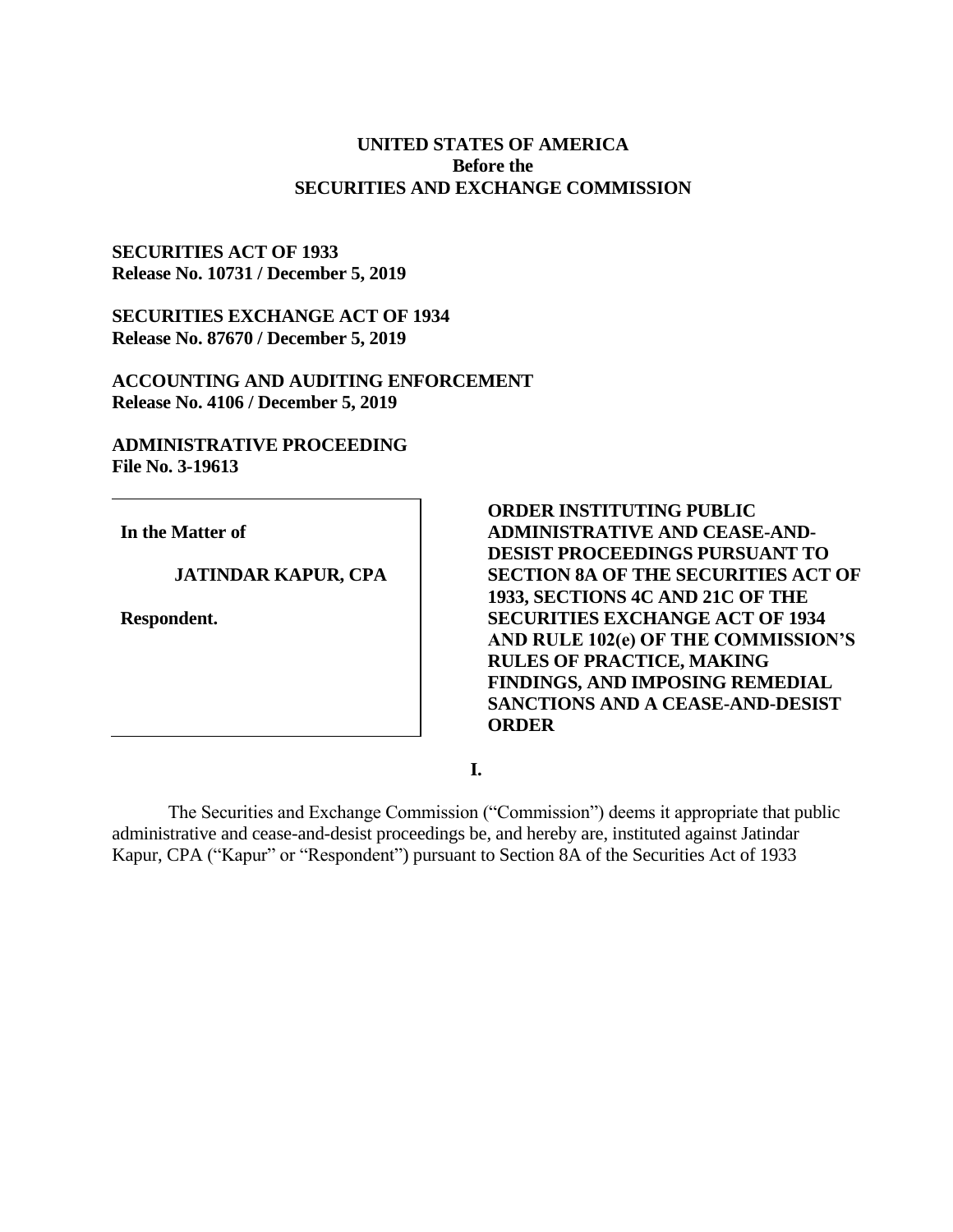("Securities Act"), Sections  $4C<sup>1</sup>$  and  $21C$  of the Securities Exchange Act of 1934 ("Exchange") Act") and Rule 102(e)(1)(iii) of the Commission's Rules of Practice.<sup>2</sup>

## **II.**

In anticipation of the institution of these proceedings, Kapur has submitted an Offer of Settlement (the "Offer") which the Commission has determined to accept. Solely for the purpose of these proceedings and any other proceedings brought by or on behalf of the Commission, or to which the Commission is a party, and without admitting or denying the findings herein, except as to the Commission's jurisdiction over them and the subject matter of these proceedings, which are admitted, Kapur consents to the entry of this Order Instituting Public Administrative and Ceaseand-Desist Proceedings Pursuant to Section 8A of the Securities Act, Sections 4C and 21C of the Exchange Act and Rule 102(e) of the Commission's Rules of Practice, Making Findings, and Imposing Remedial Sanctions and a Cease-and-Desist Order ("Order"), as set forth below.

### **III.**

On the basis of this Order and Kapur's Offer, the Commission finds<sup>3</sup> that:

### **Summary**

1. Respondent Jatindar Kapur was, from April 2008 to April 2014, the Senior Vice President, Finance and Corporate Controller for Hertz Global Holdings, Inc. ("Hertz Holdings").

2. From at least February 2012 through March 2014, the public filings of Hertz Holdings and its wholly-owned subsidiary The Hertz Corporation (together, "Hertz") materially overstated pretax income by \$235 million because of accounting errors made in a number of business units, and over multiple reporting periods, as reflected in the Restatement that Hertz filed on July 16, 2015. Among the accounting errors contributing to this total were misstatements

<sup>3</sup> The findings herein are made pursuant to Respondent's Offer of Settlement and are not binding on any other person or entity in this or any other proceeding.

 $\mathbf{1}$ Section 4C provides, in relevant part, that:

The Commission may censure any person, or deny, temporarily or permanently, to any person the privilege of appearing or practicing before the Commission in any way, if that person is found by the Commission . . . (1) not to possess the requisite qualifications to represent others; (2) to be lacking in character or integrity, or to have engaged in unethical or improper professional conduct; or (3) to have willfully violated, or willfully aided and abetted the violation of, any provision of the securities laws or the rules and regulations issued thereunder.

<sup>&</sup>lt;sup>2</sup> Rule  $102(e)(1)(iii)$  provides, in pertinent part, that:

The Commission may . . . deny, temporarily or permanently, the privilege of appearing or practicing before it . . . to any person who is found by the Commission...to have willfully violated, or willfully aided and abetted the violation of any provision of the Federal securities laws or the rules and regulations thereunder.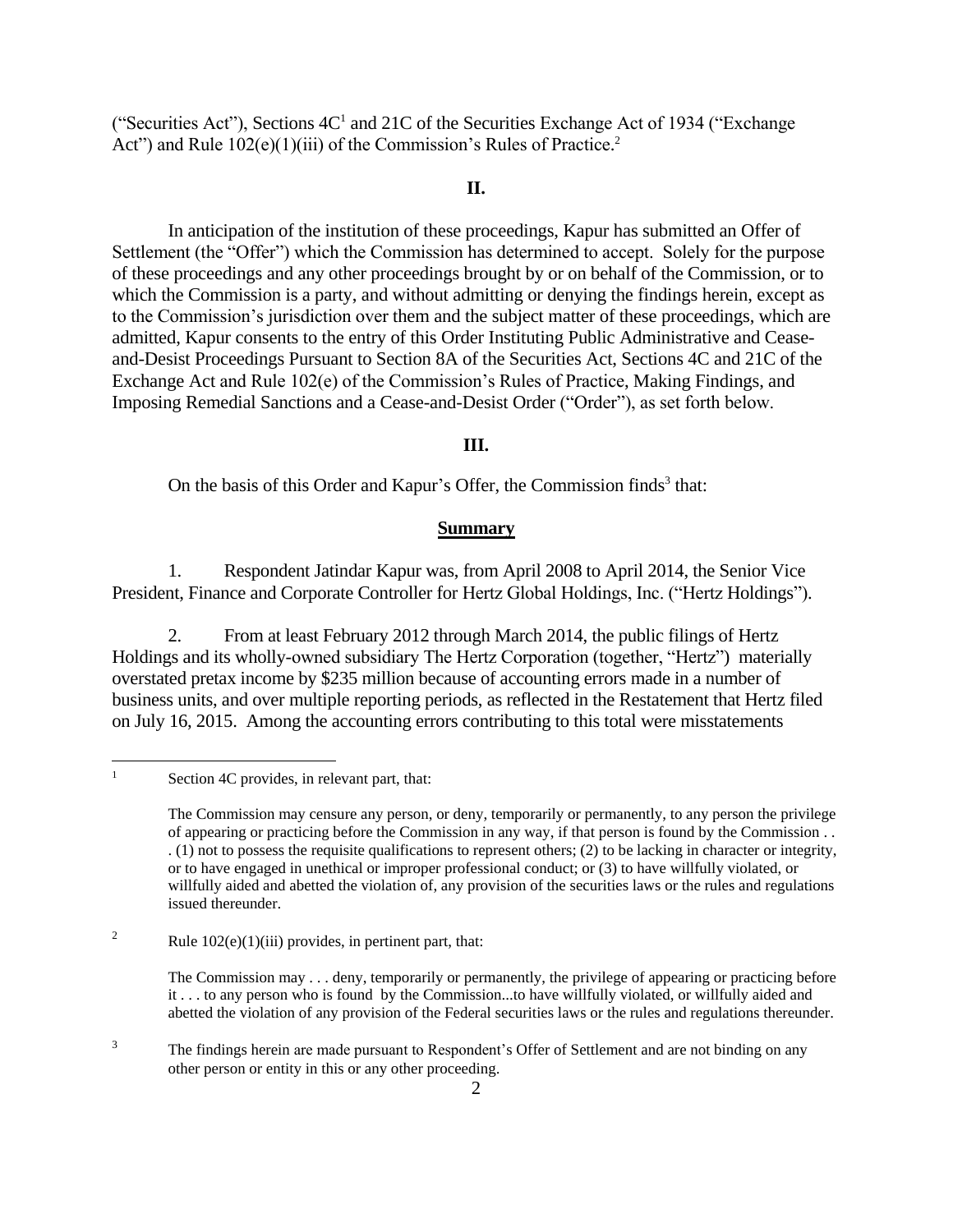concerning Hertz's accrual for expenses related to "wrecks," the amortization periods for Hertz vehicle licenses and registrations, and an allowance for uncollectible amounts offsetting potential recoveries from third parties ("subrogation" receivables) for rental related damages. Kapur approved accounting methodology changes in each of those areas that contributed to errors that overstated pretax income by approximately \$21 million.

3. Based on the foregoing and the conduct described herein below, Kapur willfully violated Sections 17(a)(2) and 17(a)(3) of the Securities Act, Section 13(b)(5) of the Exchange Act and Rule 13b2-1 thereunder, and willfully aided and abetted and caused Hertz Holdings' violations of Sections 13(a), 13(b)(2)(A) and 13(b)(2)(B) of the Exchange Act and Rules 12b-20, 13a-1, 13a-11 and 13a-13 thereunder, and Hertz Corp.'s violations of Sections 15(d), 13(b)(2)(A) and 13(b)(2)(B) of the Exchange Act and Rules 12b-20, 15d-1, 15d-11 and 15d-13 thereunder.

#### **Respondent**

4. **Jatindar Kapur** ("Kapur") was, from April 2008 to April 2014, Senior Vice President, Finance and Corporate Controller of Hertz Global Holdings, Inc. His CPA license in Pennsylvania expired in 1990 and has not since been renewed. In his role as Corporate Controller, Kapur, among other things, had substantial responsibility for Hertz's accounting function.

### **Other Relevant Entities**

5. **Hertz Global Holdings, Inc.** ("Hertz Holdings") is a Delaware corporation headquartered in Estero, Florida. Its securities are registered pursuant to Section 12(b) of the Exchange Act. Its common stock trades on the New York Stock Exchange, and Hertz Holdings files periodic reports, including Forms 10-K and 10-Q, with the Commission pursuant to Section 13(a) of the Exchange Act and related rules thereunder. As of June 30, 2016, Hertz Holdings was spun off from and designated as the accounting successor to a company with the same name, whose securities had also been registered pursuant to Section 12(b) of the Exchange Act.

6. **The Hertz Corporation** ("Hertz Corp.") is a Delaware corporation headquartered in Estero, Florida. It filed registration statements with the Commission on Form S-4 that became effective in February and October 2013. Accordingly, as required by Section 15(d) of the Exchange Act, Hertz Corp. filed periodic reports, including Forms 10-K and 10-Q, respecting fiscal year 2013 pursuant to Section 15(d) of the Exchange Act and related rules thereunder. Hertz Corp. is the wholly-owned operating subsidiary of Hertz Holdings, and it previously was the wholly-owned subsidiary of Hertz Holdings' predecessor.

#### **Facts**

7. On July 16, 2015, Hertz restated its financial results for 2012, 2013 and prior periods, including selected data for 2011 (unaudited). Including revisions made in early 2014, the company reduced its previously reported GAAP pretax income by a total of \$235 million. Part of the misstated income resulted from errors made in various accounts that are subject to management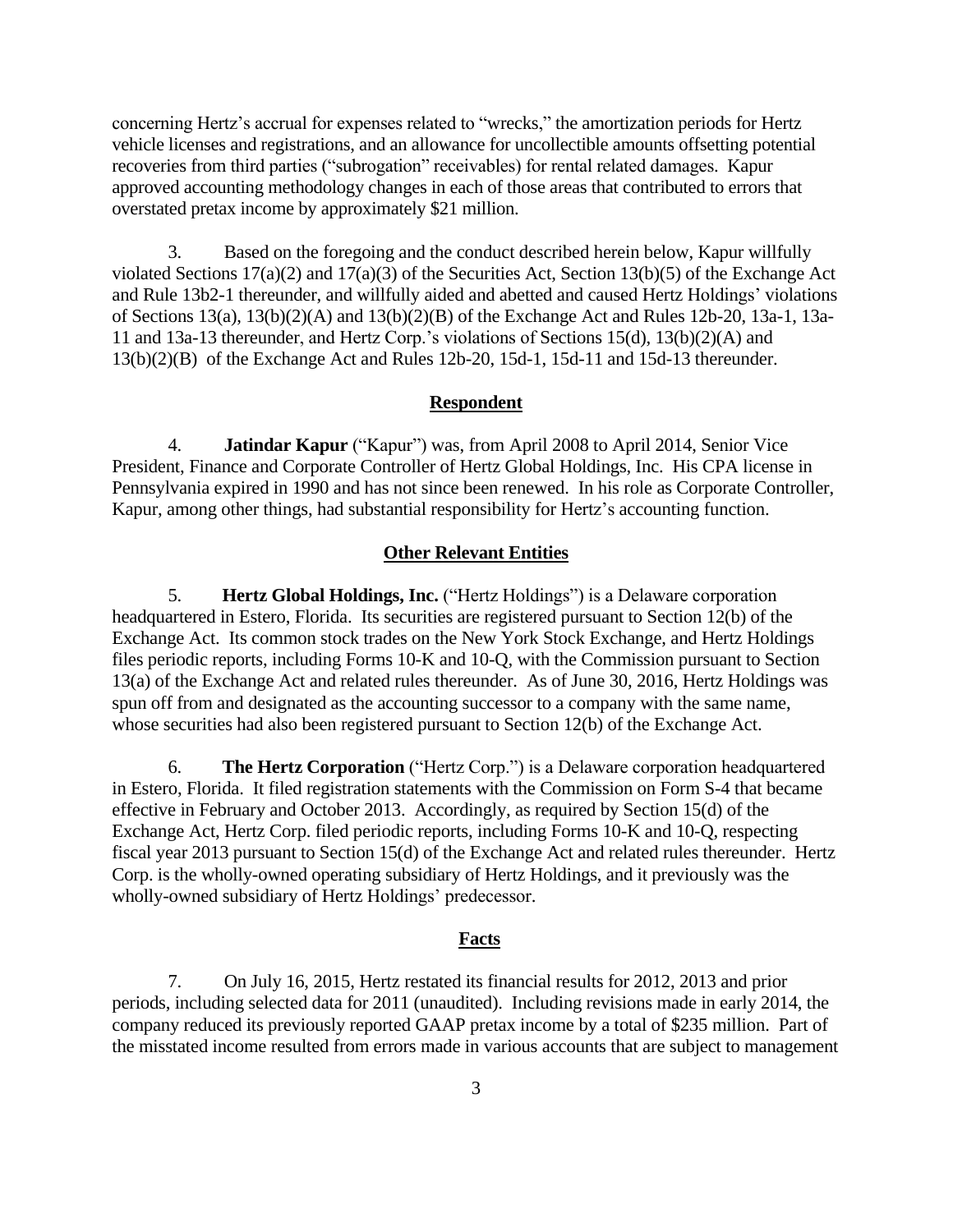estimate. For years, Hertz's allowance related expenses were understated and income was inflated because Hertz relied on inappropriate estimation methodologies that resulted in inadequate allowances and write-offs. The inappropriate methodologies occurred within a pressured corporate environment where, in certain instances, there was an inappropriate emphasis on meeting internal budgets, business plans, and earnings estimates.

8. Among the accounting errors contributing to the restated amounts were misstatements concerning Hertz's accrual for wrecks expense, the amortization periods for Hertz vehicle licenses and registrations, and estimated recoveries for vehicle damage expense, or "subrogation." Kapur approved changes to the models, calculations and/or methodologies for each of those areas that, taken together, contributed to errors that overstated pretax income by approximately \$21 million.

9. First, in late 2012 Kapur approved erroneous accounting methodology changes in the accrual for expenses related to wrecks—cars that were damaged so extensively that they only retained salvage value. Most notably, in October 2012, Kapur approved an accounting methodology change that sharply reduced a key input into the wrecks reserve calculation – the rate by which wrecks were incurred but not reported - from 32% to 3%. The new methodology Kapur approved effectively assumed that a vehicle is not truly a wreck, and thus no reserve must be recognized, until management identifies the vehicle as such. This approach, which was maintained through May 2014, vitiated the function of an accrual for wrecks incurred but not reported, and so significantly understated the wrecks reserve balance during that period. Hertz subsequently identified this as an error and reversed this change in its restatement.

10. Second, in the spring of 2013 Kapur approved an inappropriate extension of the amortization period for the expenses incurred in obtaining licenses and registrations for the Hertz U.S. rental car fleet's vehicles. Although the vast majority of those cars were operated in states that had annual licensing and registration requirements, the extension, first from 12 to 17 months and then from 17 to 18 months, was based on the average holding period in the fleet – in other words, useful life of the car, which is different from license length. The proposal to Kapur and others clearly outlined the \$1.5 million savings that would result from this extended amortization period, but lacked adequate support for the change. Kapur was at least aware of the first extension, and his approval of the second is reflected in a subordinate's email on which he was copied, saying "Jatindar is good with the move from 17 to 18 months. . . ." The proposal approved by Kapur did not include or document any rationale but did highlight that moving to 18 months would improve Hertz's financial results by providing a "one-time pick-up of approx \$700k in April" 2013.

11. After the methodology change was made, several staff members in Hertz's regions, including some of the largest states in Hertz's rental car fleet, noticed it and expressed the view that it made no sense from an accounting perspective. Kapur, despite having been alerted by these staff members to the accounting issue, took inadequate steps to follow up and ensure that the matter was properly addressed. In fact, the erroneous accounting treatment was not changed during 2013. Hertz reversed this change in its restatement.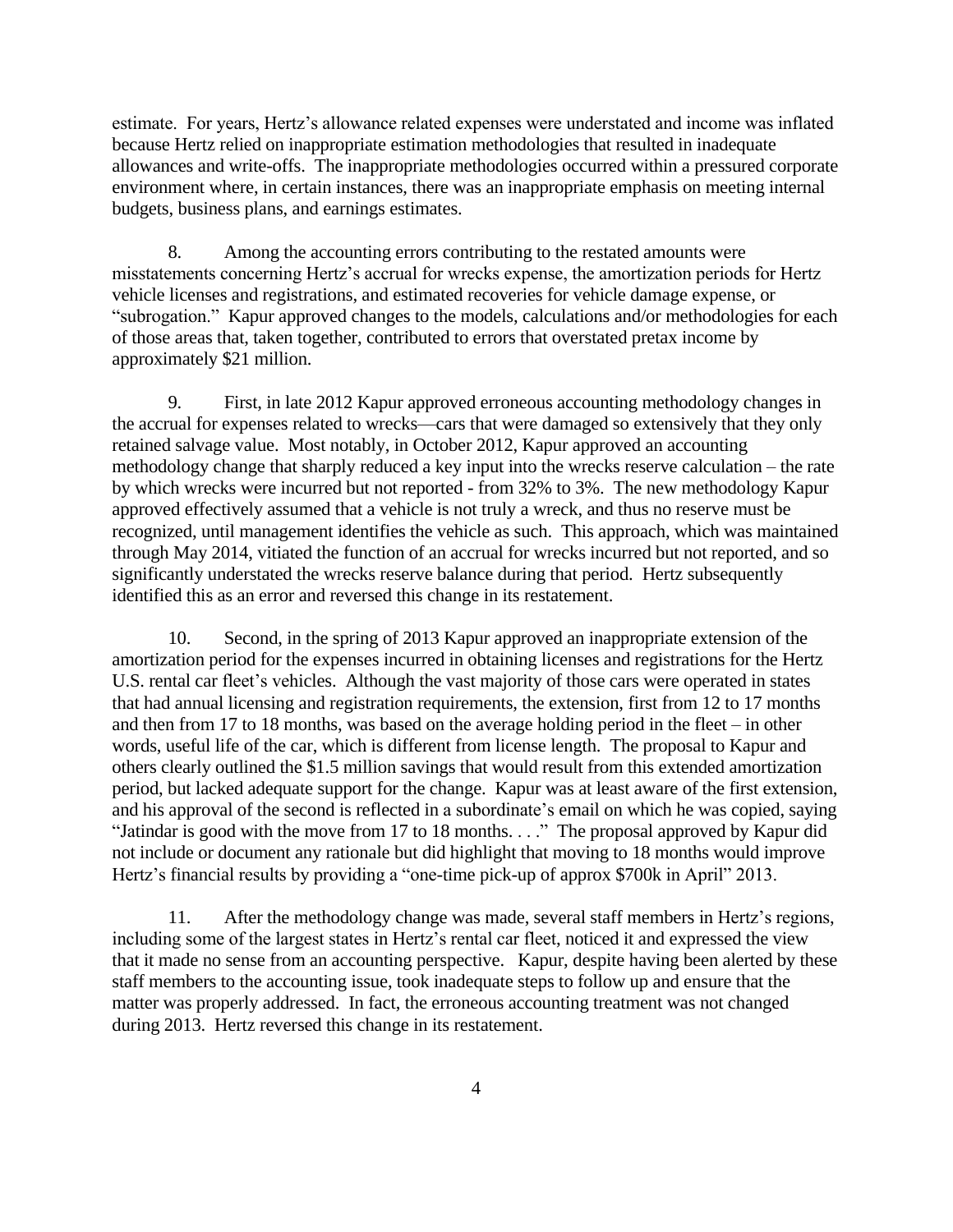12. Third, Kapur participated in decisions by operations staff in charge of Hertz's subrogation unit, contrary to Hertz policy and GAAP, to make accounting methodology changes in ways that improved the company's financial results.

13. Subrogation refers to Hertz's claims to rights to offset expenses for vehicle damage during rental periods by recovering money from renters and other third parties, depending on whether there was applicable insurance or credit card coverage and, in some cases, whether the renters purchased the loss damage waiver. Hertz accounted for subrogation by recording income and a receivable for amounts subject to recovery, partially offset by an associated expense and allowance for the possibility that some percentage of those amounts might not be recovered. Amounts ultimately uncollected would be written off against the allowance.

14. FASB Accounting Standards Codification Topic 450, "Contingencies" (ASC 450), provides guidance on the accounting for collectability of receivables. ASC 450-20-25-2 requires the accrual of losses from uncollectible receivables if a loss is probable and the amount of the loss can be reasonably estimated. Hertz's longstanding policy for calculating the allowance was based on a rolling 12-month average, not of collections experience, but of write-offs, divided by monthly billed receivables.

15. During 2013, subrogation staff kept up to \$10 million of aged and largely uncollectible receivables on the company's books, even though Hertz policy recited the GAAP requirement for "an allowance for doubtful accounts if (1) it is probable that a receivable (or portion thereof) is uncollectible, and (2) the amount of loss can be reasonably estimated." Contemporaneous documents indicate that subrogation staff understood company policy to require a 100% reserve for receivables aged over 360 days, because at that point it was probable they were uncollectible, so that the 2013 practice, of which Kapur was made aware no later than April 2013, was a departure from that prior policy. However, Kapur took no corrective action, and the defective methodology remained in place. For the next seven months, subrogation staff wrote off uncollectible receivables only to the extent that doing so fit within company budget targets. This practice, caused by financial performance pressures rather than application of Hertz's accounting policies, resulted in between \$7.7 and \$10.4 million in aged subrogation receivables remaining on Hertz's books from June to October 2013.

16. The subrogation issue reemerged in late October 2013 when, with Kapur's knowledge, Hertz's senior management team pressed for opportunities to "lower the reserve" in subrogation and other parts of the U.S. rental car business in an effort to close another earnings gap. In response to the gap-closing effort, Hertz staff proposed reducing certain non-subrogation allowances, but recommended a corresponding increase in the subrogation allowance, to alleviate the risk associated with the aged receivables. Staff emphasized to Kapur and others that existing practice had been deviating from "current policy [which] expects a reserve of 100% for receivables aged +360." This again put Kapur on notice that Hertz's subrogation accounts had been inconsistent with GAAP during 2013.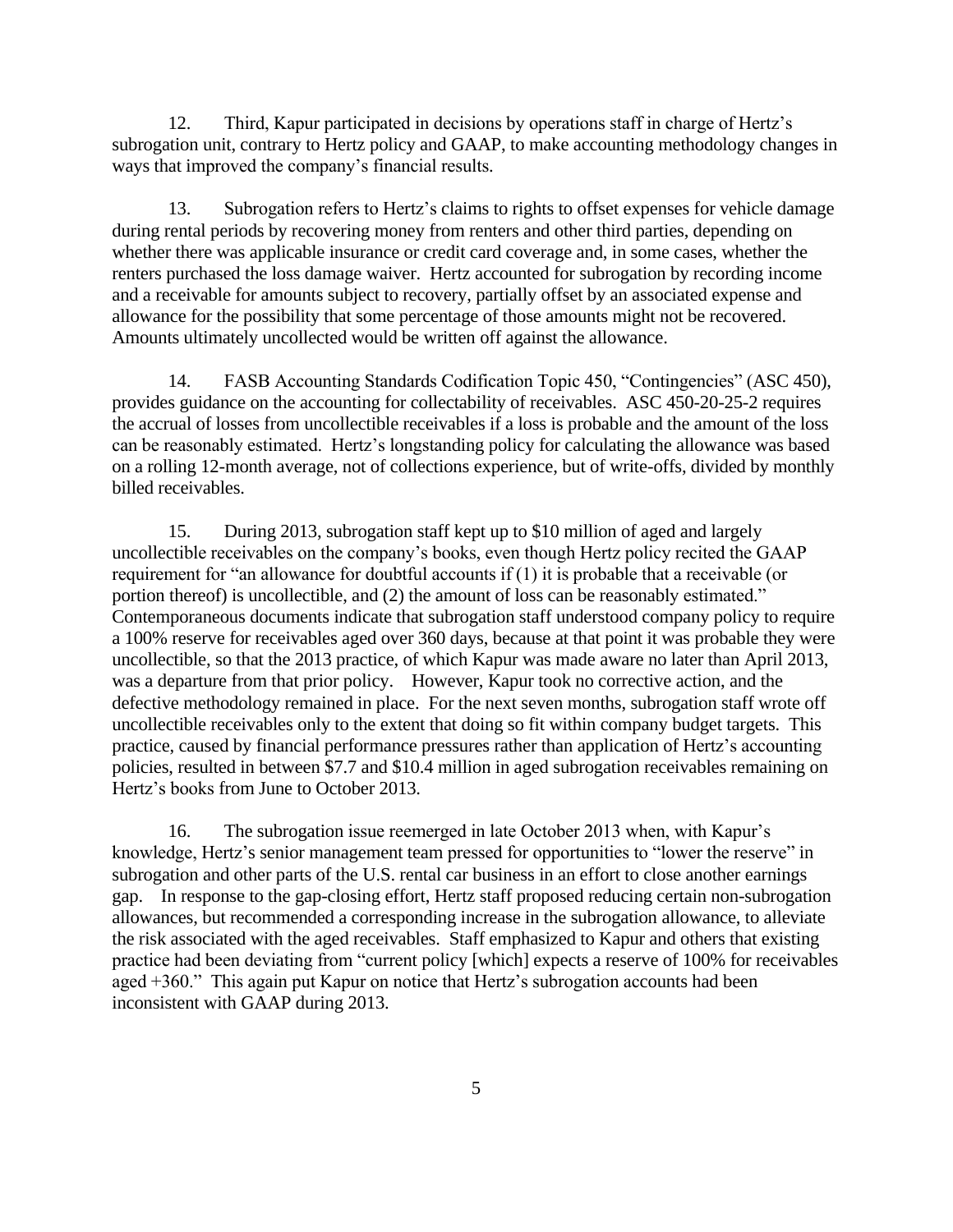17. After internal review and discussion, the allowance for aged subrogation receivables was increased, but the allowance applied to younger receivables was reduced, leaving the total subrogation reserve in a "steady state," thus avoiding any negative impact on Hertz's bottom line. The final methodology ultimately presented to Kapur reserved for receivables more than a year old at the full 100% rate – restoring the old methodology that Kapur was on notice had been ignored during 2013. However, to offset the cost of this change, the proposal lowered other parts of the subrogation reserve in ways that Hertz later determined during the restatement to have been improper.

- First, the proposal reserved for claims referred to attorneys and aged less than 360 days at an arbitrary 50% rate "until we have experience," thus indicating the proposal lacked any historical basis or support. In fact, however, 2012-13 collection rates by attorneys had thus far been about 3%, indicating that the appropriate reserve rate should have been much higher than 50%.
- Receivables not referred to attorneys and less than a year old were reserved for at a mere 4% rate, thus assuming a 96% recovery rate that was far above the company's historical average for such collections.
- The proposal reserved for receivables not yet billed at only a 1% rate. The calculation used to determine that rate erroneously ignored the fact that the overall collection rate for unbilled receivables was only 60-70%, dictating a much higher reserve.

18. Despite the obvious flaws in these formulae, which had no basis in GAAP or historical experience, Kapur approved these changes. Moreover, while staff asked Kapur several times about consulting with Hertz's auditor concerning the proposed accounting methodology changes, Kapur did not do so, and no such consultation occurred.

19. In each of the instances described above, Kapur knowingly or recklessly approved accounting methodology changes that were not in accordance with GAAP.

20. As set forth in the Restatement, and as reflected in the above description of accounting errors, Hertz's internal control over financial reporting suffered from a series of material weaknesses, including inadequate controls over accounting estimates and changes to accounting policies.

21. In his capacity as Senior Vice President, Finance and Corporate Controller, Kapur was the designated "owner" of accounting-related policies at Hertz and was in position to implement proper internal accounting controls. As Kapur knew, the methodology changes discussed above were implemented without uniform and consistent procedures documenting the reviews and approvals of accrual and amortization methodologies. Not only were changes to and rationales for such methodologies inadequately documented, but, as Kapur knew, at times Hertz's practices with respect to subrogation accruals did not follow what was understood to be the company's own prescribed methodology.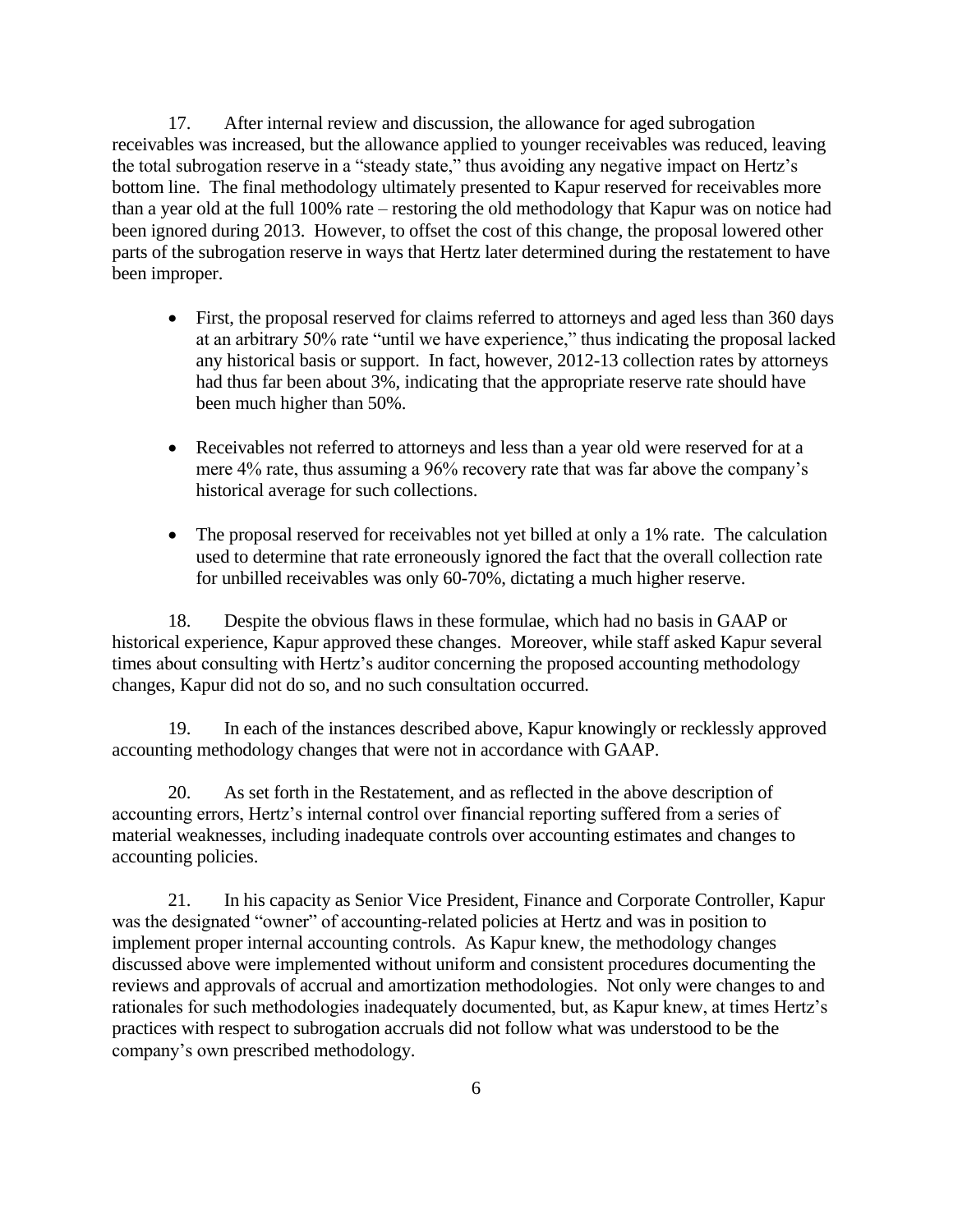## *Hertz's Restatement*

22. On July 16, 2015, based on the results of an accounting review and an internal investigation, Hertz restated its 2011, 2012 and 2013 financial statements. The restatement of applicable accounts due to the three errors discussed above impacted, at least, Hertz Holdings' FY 2012 and FY 2013 Forms 10-K, its Forms 10-Q for the third quarter of 2012 and the first quarter of 2013, and its earnings reports on Forms 8-K for the third and fourth quarters of 2012 and the first and fourth quarters of 2013. They also affected Hertz Corp.'s parallel filing of Forms 10-K, Forms 10-Q and/or earnings reports on Forms 8-K, for the period during which they were required to be filed, from at least February 2013 through March 2014. Kapur was the corporate controller for all the periods restated. Kapur sold shares of Hertz Holdings stock during the relevant period, which he acquired through the exercise of stock options.

#### **Violations**

- 23. As a result of the conduct described above, the Commission finds that:
	- a. Respondent Kapur willfully violated Sections  $17(a)(2)$  and  $17(a)(3)$  of the Securities Act, which prohibit any person from directly or indirectly obtaining money or property by means of any untrue statement of a material fact or any omission to state a material fact necessary in order to make the statements made, in light of the circumstances under which they made, not misleading, or engaging in any transaction, practice, or course of business which operates or would operate as a fraud or deceit upon the purchaser, in the offer or sale of securities;
	- b. Respondent Kapur willfully violated Section 13(b)(5) of the Exchange Act, which prohibits any person from knowingly circumventing or failing to implement a system of internal accounting controls or knowingly falsifying any book, record or account described in Section 13(b)(2) of the Exchange Act;
	- c. Respondent Kapur willfully violated Rule 13b2-1, which prohibits any person, directly or indirectly, from falsifying, or causing to be falsified, any book, record or account subject to section 13(b)(2)(A) of the Exchange Act;
	- d. Respondent Kapur willfully aided and abetted and caused Hertz Holdings' violations of Section 13(a) of the Exchange Act and Rules 12b-20, 13a-1, 13a-11, and 13a-13 thereunder, which require issuers with securities registered under Section 12 of the Exchange Act to file annual, current, and quarterly reports with the Commission containing such information as the Commission's rules may require and such further material information as may be necessary to make the required statements, in light of the circumstances under which they were made, not misleading;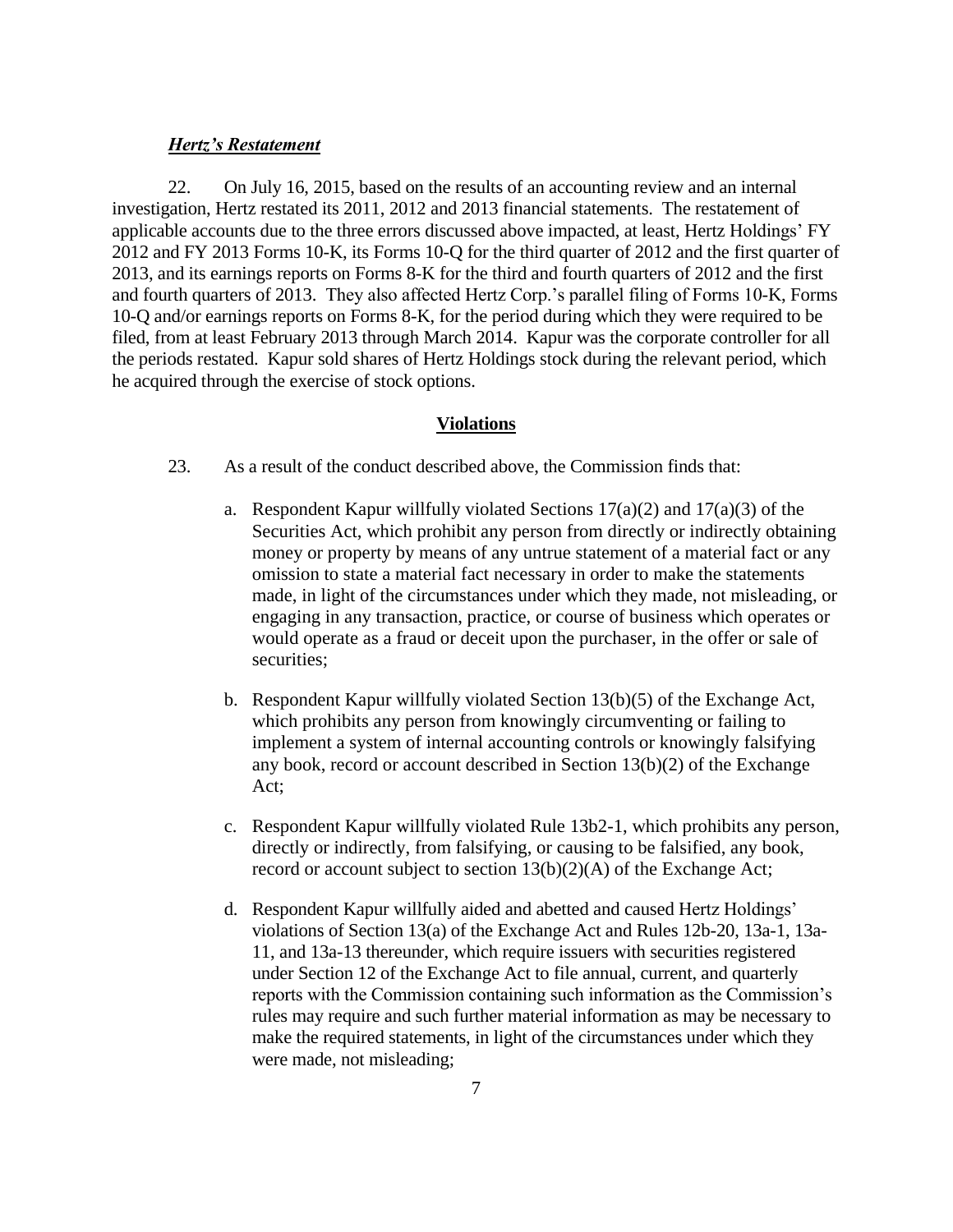- e. Respondent Kapur willfully aided and abetted and caused Hertz Corp.'s violations of Section 15(d) of the Exchange Act and Rules 12b-20, 15d-1, 15d-11 and 15d-13 thereunder, which require issuers which have filed a registration statement with the Commission which has become effective pursuant to Section 15(d) of the Exchange Act to file annual, current, and quarterly reports with the Commission containing such information as the Commission's rules may require and such further material information as may be necessary to make the required statements, in light of the circumstances under which they were made, not misleading;
- f. Respondent Kapur willfully aided and abetted and caused Hertz Holdings' and Hertz Corp.'s violations of Section  $13(b)(2)(A)$  of the Exchange Act, which requires issuers with securities registered under Section 12 of the Exchange Act or which are required to file reports pursuant to Section 15(d) of the Exchange Act to make and keep books, records and accounts which, in reasonable detail, accurately and fairly reflect the transactions and dispositions of assets of the issuer;
- g. Respondent Kapur willfully aided and abetted and caused Hertz Holdings' and Hertz Corp.'s violations of Section 13(b)(2)(B) of the Exchange Act, which requires issuers with securities registered under Section 12 of the Exchange Act or which are required to file reports pursuant to Section 15(d) of the Exchange Act to devise and maintain a system of internal accounting controls sufficient to provide reasonable assurance that, among other things, transactions are recorded as necessary to permit preparation of financial statements in conformity with GAAP; and
- h. Respondent Kapur willfully violated or willfully aided and abetted violations of the federal securities laws or rules and regulations thereunder pursuant to Section 4C of the Exchange Act and Rule  $102(e)(1)(iii)$  of the Commission's Rules of Practice.

## **IV.**

In view of the foregoing, the Commission deems it appropriate, in the public interest, to impose the sanctions agreed to in Respondent's Offer.

Accordingly, it is hereby ORDERED that:

A. Pursuant to Section 8A of the Securities Act and Section 21C of the Exchange Act, Respondent Kapur cease and desist from committing or causing any violations and any future violations of Sections 17(a)(2) and 17(a)(3) of the Securities Act, Sections 13(a), 13(b)(2)(A),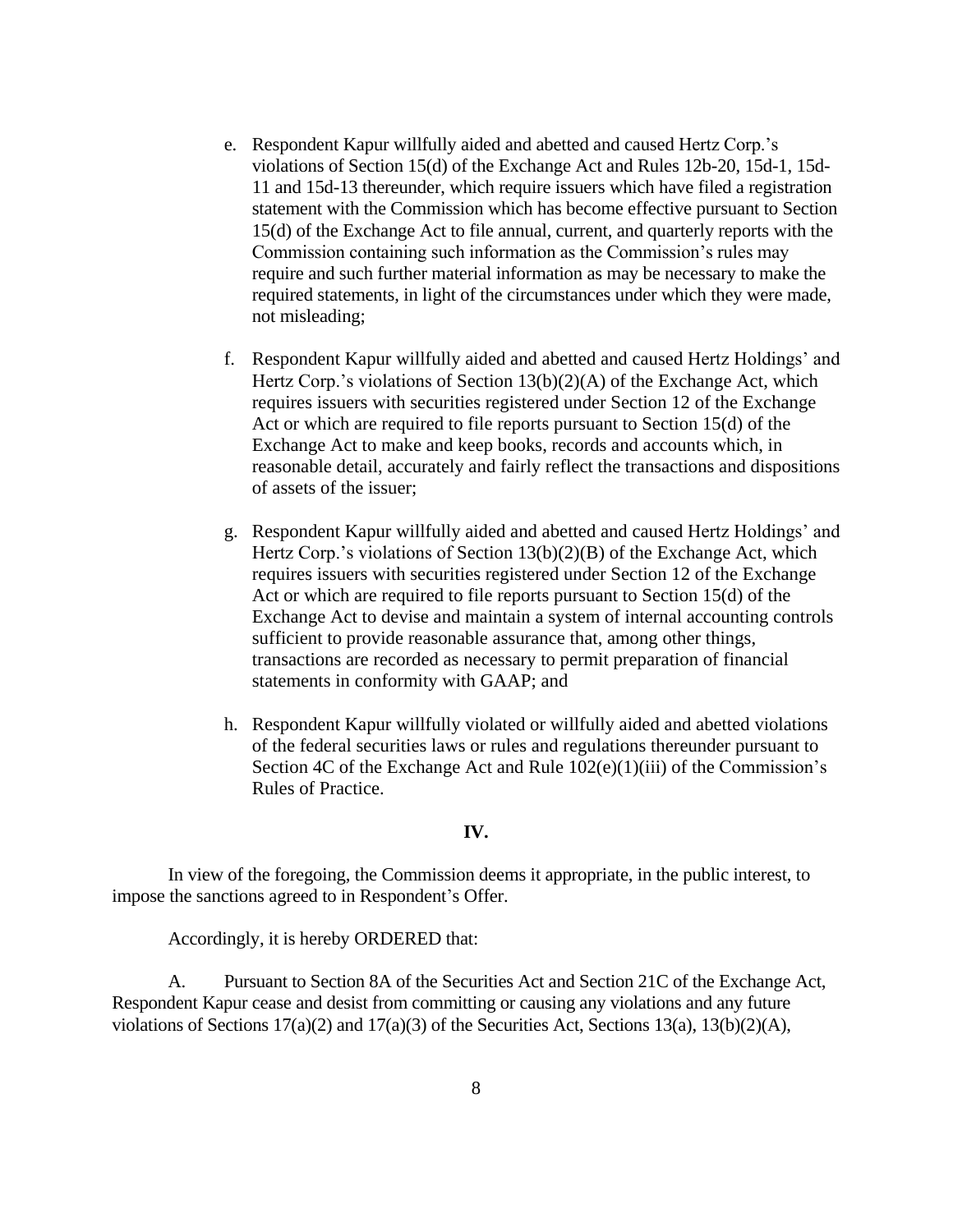13(b)(2)(B), 13(b)(5) and 15(d) of the Exchange Act and Rules 12b-20, 13a-1, 13a-11, 13a-13, 13b2-1, 15d-1, 15d-11 and 15d-13 thereunder.

B. Pursuant to Section 4C of the Exchange Act and Rule  $102(e)(1)(iii)$  of the Commission's Rules of Practice, Kapur is denied the privilege of appearing or practicing before the Commission as an accountant.

C. After two (2) years from the date of this order, Kapur may request that the Commission consider his reinstatement by submitting an application (attention: Office of the Chief Accountant) to resume appearing or practicing before the Commission as:

- 1. a preparer or reviewer, or a person responsible for the preparation or review, of any public company's financial statements that are filed with the Commission (other than as a member of an audit committee, as that term is defined in Section 3(a)(58) of the Securities Exchange Act of 1934). Such an application must satisfy the Commission that Kapur's work in his practice before the Commission as an accountant will be reviewed either by the independent audit committee of the public company for which he works or in some other acceptable manner, as long as he practices before the Commission in this capacity; and/or
- 2. a preparer or reviewer, or a person responsible for the preparation or review, of any public company's financial statements that are filed with the Commission as a member of an audit committee, as that term is defined in Section 3(a)(58) of the Securities Exchange Act of 1934. Such an application will be considered on a facts and circumstances basis with respect to such membership, and the applicant's burden of demonstrating good cause for reinstatement will be particularly high given the role of the audit committee in financial and accounting matters; and/or
- 3. an independent accountant.

Such an application must satisfy the Commission that:

- (a) Kapur, or the public accounting firm with which he is associated, is registered with the Public Company Accounting Oversight Board ("Board") in accordance with the Sarbanes-Oxley Act of 2002, and such registration continues to be effective;
- (b) Kapur, or the registered public accounting firm with which he is associated, has been inspected by the Board and that inspection did not identify any criticisms of or potential defects in the respondent's or the firm's quality control system that would indicate that Kapur will not receive appropriate supervision;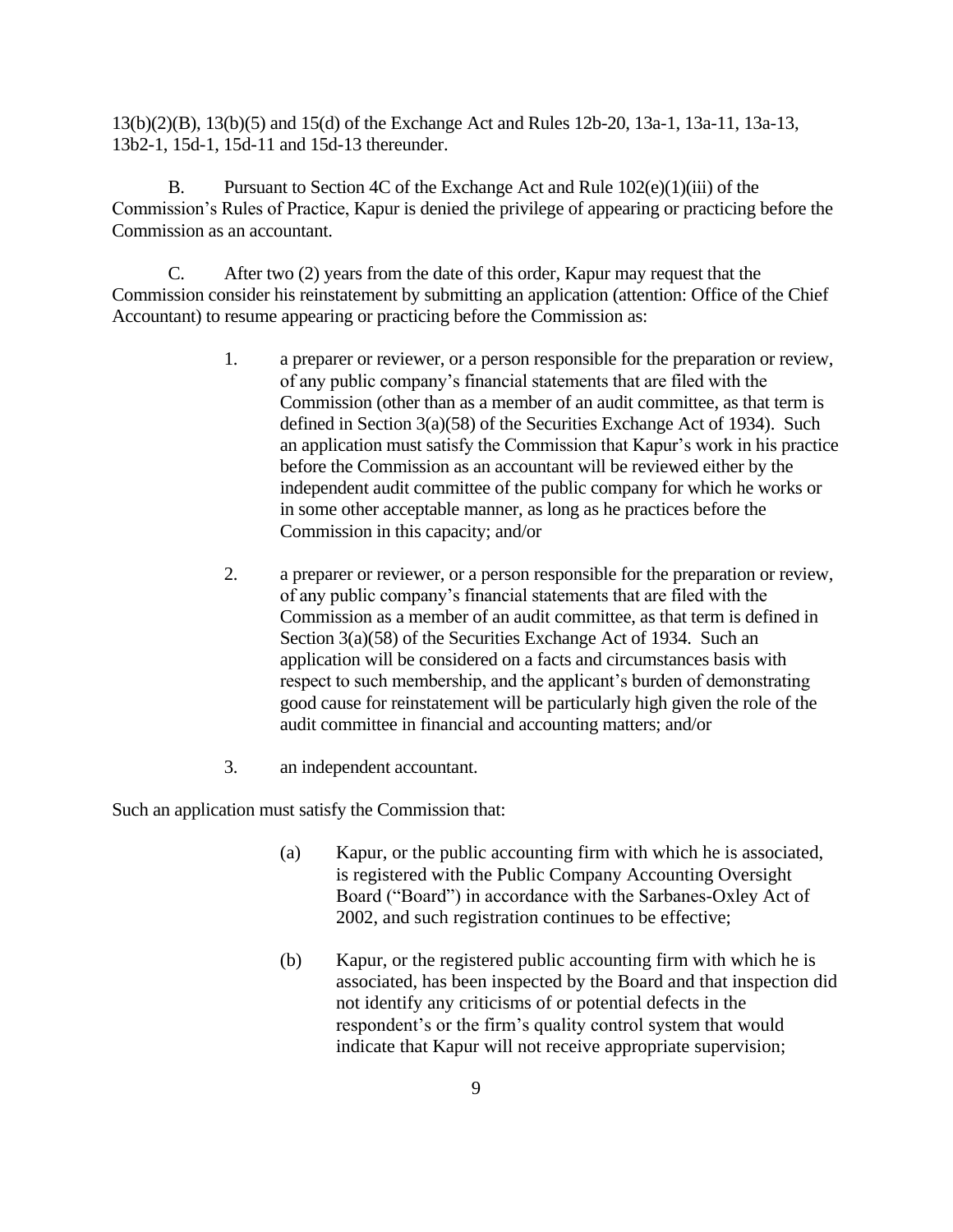- (c) Kapur has resolved all disciplinary issues with the Board, and has complied with all terms and conditions of any sanctions imposed by the Board (other than reinstatement by the Commission); and
- (d) Kapur acknowledges his responsibility, as long as he appears or practices before the Commission as an independent accountant, to comply with all requirements of the Commission and the Board, including, but not limited to, all requirements relating to registration, inspections, concurring partner reviews and quality control standards.

D. The Commission will consider an application by Kapur to resume appearing or practicing before the Commission provided that his state CPA license is current and he has resolved all other disciplinary issues with the applicable state boards of accountancy. However, if state licensure is dependent on reinstatement by the Commission, the Commission will consider an application on its other merits. The Commission's review may include consideration of, in addition to the matters referenced above, any other matters relating to Kapur's character, integrity professional conduct, or qualifications to appear or practice before the Commission as an accountant. Whether an application demonstrates good cause will be considered on a facts and circumstances basis with due regard for protecting the integrity of the Commission's processes.

E. Respondent Kapur shall, within 30 days of the entry of this Order, pay disgorgement of \$18,610.67, prejudgment interest thereon of \$3,997.64, and a civil money penalty in the amount of \$75,000.00 to the Securities and Exchange Commission for transfer to the general fund of the United States Treasury, subject to Section  $21F(g)(3)$  of the Exchange Act. If timely payment of disgorgement and prejudgment interest is not made, additional interest shall accrue pursuant to SEC Rule of Practice 600. If timely payment of a civil money penalty is not made, additional interest shall accrue pursuant to 31 U.S.C. § 3717.

Payment must be made in one of the following ways:

- (1) Kapur may transmit payment electronically to the Commission, which will provide detailed ACH transfer/Fedwire instructions upon request;
- (2) Kapur may make direct payment from a bank account via Pay.gov through the SEC website at [http://www.sec.gov/about/offices/ofm.htm;](http://www.sec.gov/about/offices/ofm.htm) or
- (3) Kapur may pay by certified check, bank cashier's check, or United States postal money order, made payable to the Securities and Exchange Commission and hand-delivered or mailed to:

Enterprise Services Center Accounts Receivable Branch